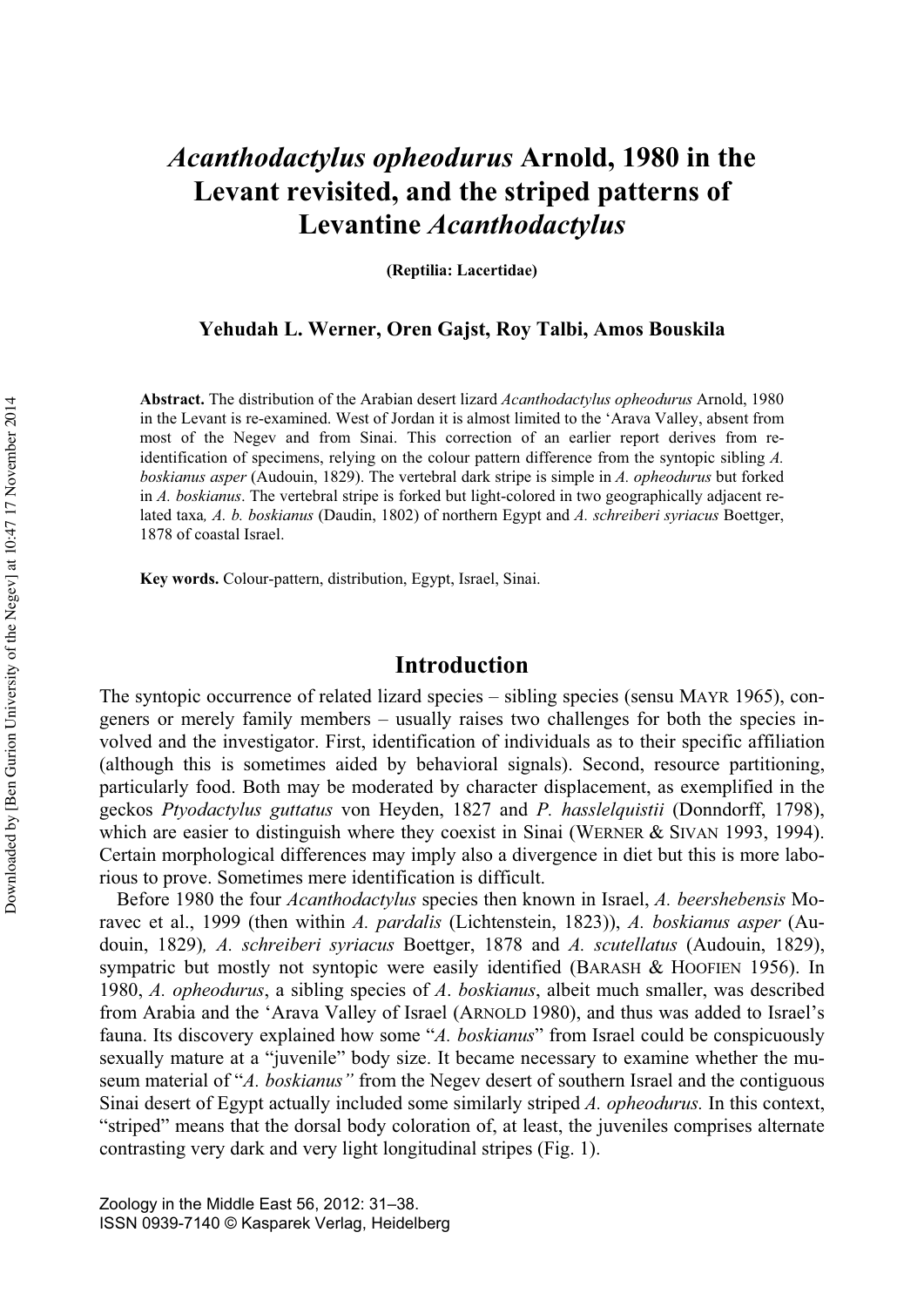The surest difference between these two species was said to be the shape of the clavula in the hemipenis (ARNOLD 1983), requiring dissection. WERNER (1986) dissected the tail bases of several individuals from Israel and concluded that the alleged differences in the pectination of toes and eyelids (DISI et al. 2001) were unreliable. The best external character, applicable also to females, appeared to be head shape (Fig. 2). On average the snout tends to be flat-topped in *A. boskianus* and conical in *A. opheodurus*. Hereupon all "*A. boskianus*" specimens from Israel and Sinai in the National Collections of Natural History at the Hebrew University of Jerusalem were identified mainly by head shape. The results showed wide sympatry of the two species in most areas of the Negev and Sinai (WERNER 1986). Such indeed is the situation in Arabia (ARNOLD 1980) and Jordan (DISI et al. 2001, DISI 2002, 2011).

However, BAHA EL DIN (2006) denied the occurrence of *A. opheodurus* in Sinai. Without detailing his criteria, he reported that "out of over 250 *Acanthodactylus* specimens examined from all parts and habitats of South Sinai … none were referable to *A. opheodurus*, but rather to *A. boskianus* s.l. Daudin 1802…" (This obviously excluded the not-striped *A. scutellatus* group). Therefore we report here a re-examination of the relevant material in the collection at the Hebrew University. To gain better perspective we consider also other geographically adjacent taxa of striped *Acanthodactylus*.

#### **Material and methods**

Material examined: Alcoholic museum specimens (Museum codes follow LEVITON et al. 1985) and photographs of free individuals as follows:

*Acanthodactylus* cf. *boskianus asper* (including *A. opheodurus*): Egypt: unknown locality (N=2): MNHN 8293, 1999.8220. – Egypt: Non-coastal (N=29): HUJR 1344, 6151, 6153; SMF 21354-5, 39154-39176, 86886. – Israel and Sinai (N=386): between catalogue numbers HUJR-1336 and 19307 (from Israel, N=208; from Sinai, N=178). Additionally, 111 photographs of live *Acanthodactylus* cf. *boskianus* from Israel, from the files of Amos BOUSKILA and Roy TALBI and (N=1) Yehudah WERNER. – Jordan (N=11): HUJR 1335, 1338, 1341, 1661, 5041-3, 5046, 5053, 10542, 10649. – Syria (N=7): HUJR 2418-9, 10426, 10430-1, 10645, 10647. – *Acanthodactylus boskianus boskianus:* Egypt: unknown locality (N=2): MNHN 2762 (holotype), 2767. – Egypt: Mediterranean-coastal region (N=3): SMF 75242, 13631-2. Additionally, photographs provided by Alan RESETAR (N=5) of FMNH 78949, 167874-5, 167955,167964; and by Patrick CAMPBELL (N=1) of BMNH 1927.8.13.52. – *Acanthodactylus schreiberi syriacus:* Israel (N=24): HUJR 2590, 2726, 2853, 2969, 6925, 7022, 7318, 12751, 12782, 13291-2, 13508, 13675, 13841, 14381, 14399, 14400, 17568-17570, 17819, 17822, 18004, 19241).

We primarily identified all specimens and photographs of "*Acanthodactylus* cf. *boskianus asper"* by the chief key character provided by ARNOLD (1986) for Arabia: the dark vertebral line (distinct in juveniles, females, and younger males) is simple, evenly wide, in *A. opheodurus* (Fig. 3) but forked craniad in *A. boskianus* (Fig. 4)*.* 

### **Results**

Only 14 specimens, all of them from Israel, were referable to *A. opheodurus* (Fig. 3). Thirteen of the *A. opheodurus* were from the 'Arava Valley, between latitudes approximately 29°N and 30°45'N (HUJR 1899, 2661-2, 2893, 5789, 5962, 6205 13339 (juv.), 13340 (juv.), 17959, 19149, 19189-90). The  $14<sup>th</sup>$  specimen was catalogued from elsewhere: HUJR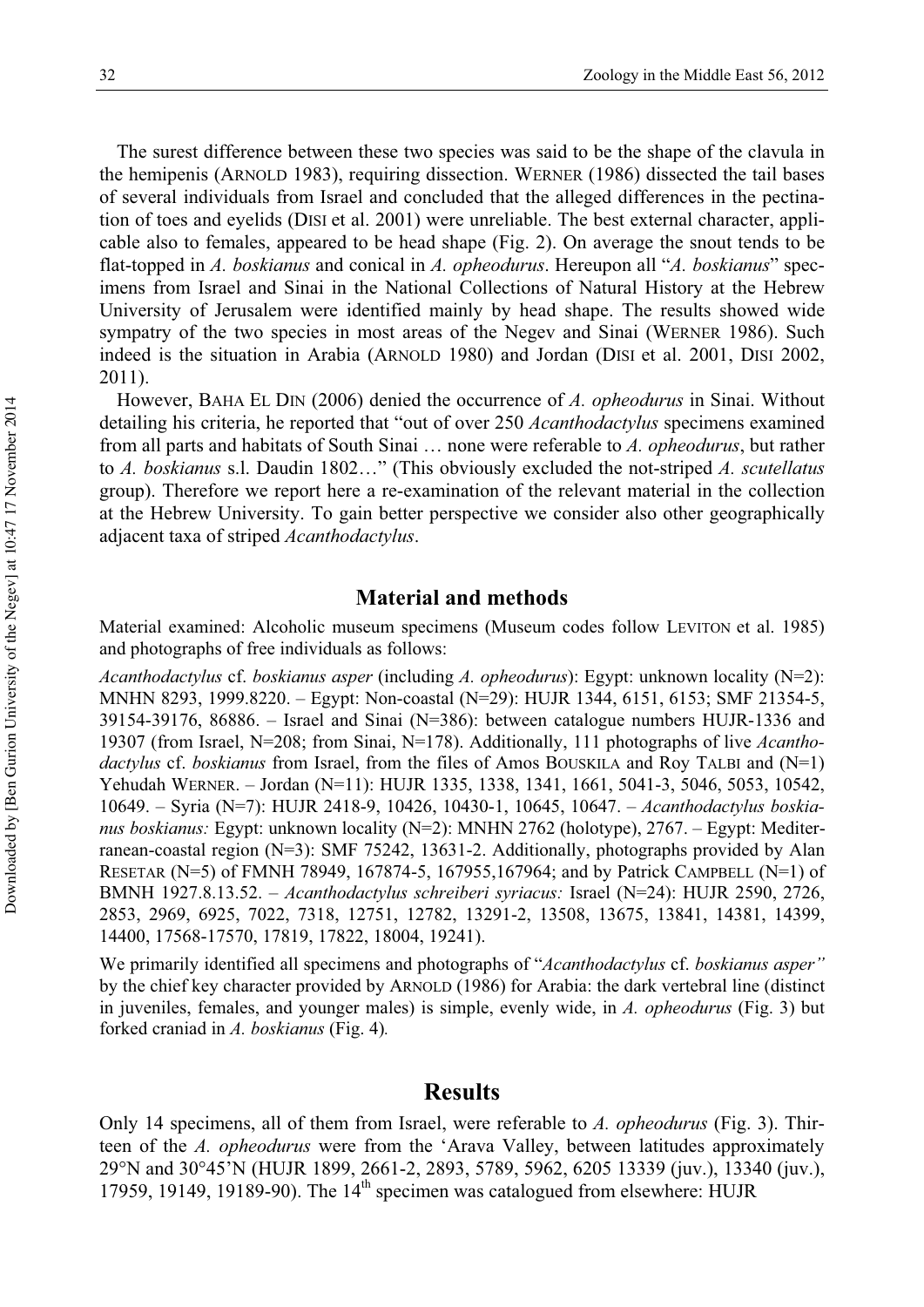

Fig. 1 (left). *Acanthodactylus boskianus asper*. The striped coloration of the juvenile fades in the adult male (both from Mishor Yamin, Negev, Israel, 6 March 1973). Scale bar, 10 mm, in all photographs. – Fig. 2 (right). Comparison of characteristic head shapes in dorsal view of A [right] adult male *Acanthodactylus opheodurus* (HUJR 2893, southern ha-'Arava Valley, Israel) and B [left] subadult *Acanthodactylus boskianus asper* of equal trunk length (HUJR 11474, Sinai, Egypt). Head shape varies ontogenetically, sexually and individually but these examples show the principle.

1583 from Mamshit ("Kurnub", approximately 31°01'30"N, 35°03'E), 17 March 1947, Coll. RUBINSTEIN. In this case identification was verified by hemipenial dissection.

In addition, 13 photographs were assignable to *A. opheodurus*: One was photographed in the field in the same area as HUJR 1583, viz. Mishor Yamin: 4 km S of Rotem Jnct. (approximately 31°01'N, 35°05'E), on 28 March 1990, by Y. L. WERNER (Film No.1-089, frames 4- 6). Twelve were taken by R. TALBI: Three also in the same general area (TALBI 4879 in the Rotem Plain sands, approx. 31°03'N, 35°10'E and TALBI 4897, 4904 near Giv'at Zafit, approximately 31°02'N, 35°12'E). The remaining nine were from the 'Arava Valley within the above boundaries. The locality records for *A. opheodurus* are shown in Fig. 5. In at least some of these the species is syntopic with *A. boskianus asper.* All other records from Sinai, Israel and Jordan were either clearly *A. boskianus asper* (N=383 museum specimens, N=93 photographs) or photographs unidentifiable due to the angle of view, N=7, all from Israel. The museum specimens included all N=178 from Sinai.

The details of the striping pattern of *A. b. asper* are variable. The dark vertebral stripe is best identified in the posterior half of the dorsum, where it ends in the light space between the pair-members of the dorso-lateral stripes that meet near the level of the hindlimbs, forming a caudad pointing V. Its forking craniad may occur at any point between hindlimb level and the neck.

The striping-based identification was partly supported by two other variables. First, no specimens identified as *A. opheodurus* exceeded 55 mm RA (rostrum-anus length, WERNER 1971), which size was shared by two specimens. Second, among the specimens identified as *A. boskianus,* all the larger ones had a relatively long-snouted head, as is typical of this species as compared with *A. opheodurus* (Fig. 2).

The striping pattern differed also among the other striped congeners in the area extending from Egypt to Jordan. In both *A. schreiberi syriacus* from Israel and *A. b. boskianus* from Mediterranean-coastal Egypt the vertebral stripe is not a dark one but a white one, most distinct in juveniles and females (i.e., the number of dark stripes is paired). At least in some *A. s. syriacus* it forks craniad, like the dark vertebral line of *A. b. asper.* The forking may occur on the neck or more posteriorly, anywhere along the trunk (Fig. 6). We have less evidence for *A. b. boskianus*. The vertebral light stripe is less distinct than the other dorsal light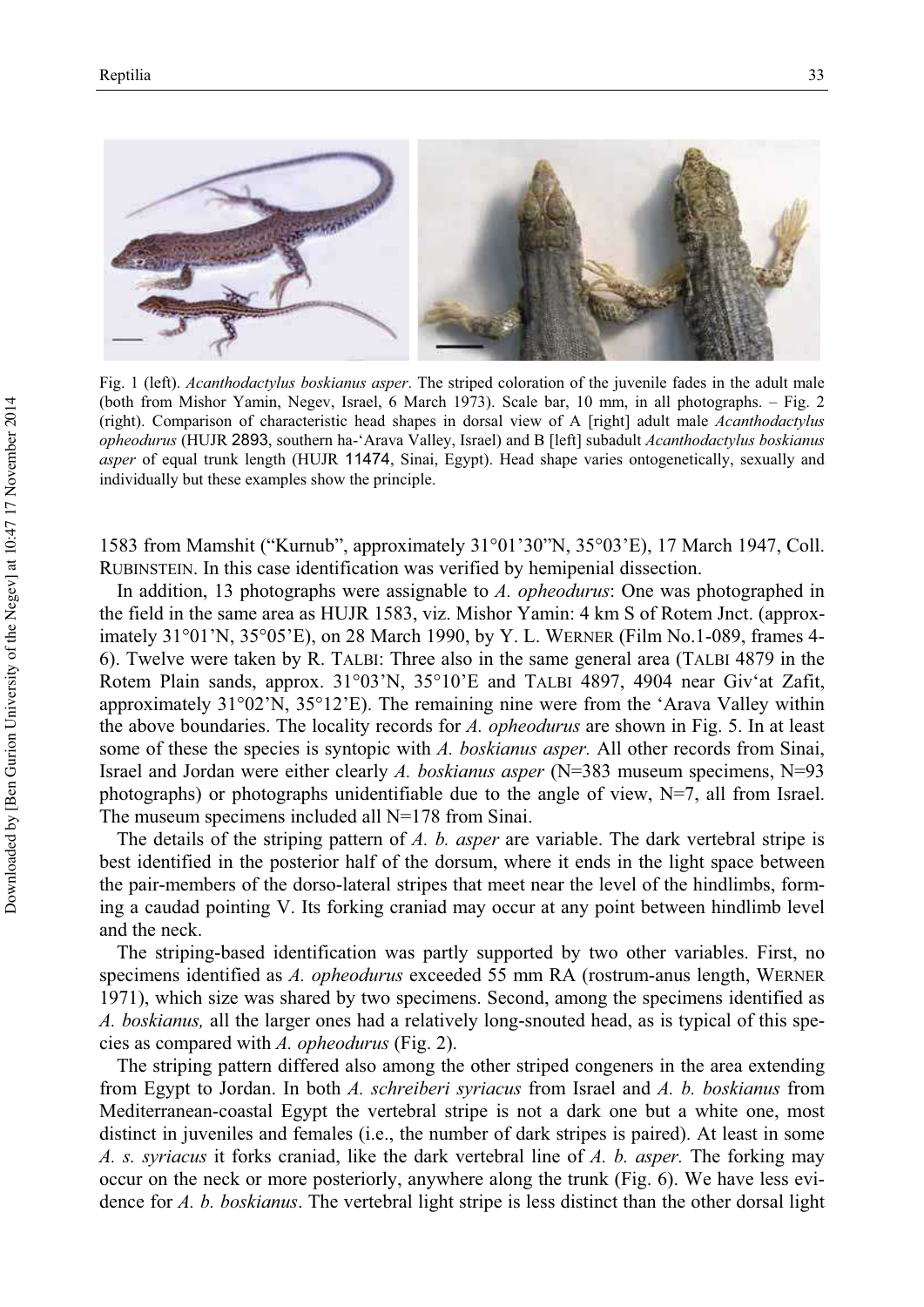

Fig. 3. *Acanthodactylus opheodurus*. The dark vertebral stripe extends simple (unforked) from hindlimbs to occiput. (HUJR 2661, gravid female, southern ha-'Arava Valley, Israel).



Fig. 4. *Acanthodactylus boskianus asper* subadults. The dark vertebral stripe forks towards the head and encloses a short central streak from the occiput A [top], The forking occurs very near the head (HUJR 12571, Mishor Rotem, Negev, Israel). B [bottom], The forking starts behind the forelimbs (HUJR 10426, Ma'adan, Syria).

stripes. In adult males the pattern is faded and the vague light vertebral stripe appears to somehow disintegrate and fan out towards the occiput. In female FMNH 167964 the vertebral light stripe is distinct (though less conspicuous than the others) from between the hindlimbs to behind the forelimbs. There it is broken up into a series of speckles and thence it forks towards the occiput as a pair of solid lines.(Fig. 7). In the juvenile MNHN 2762 (holotype) the white vertebral line is not forked.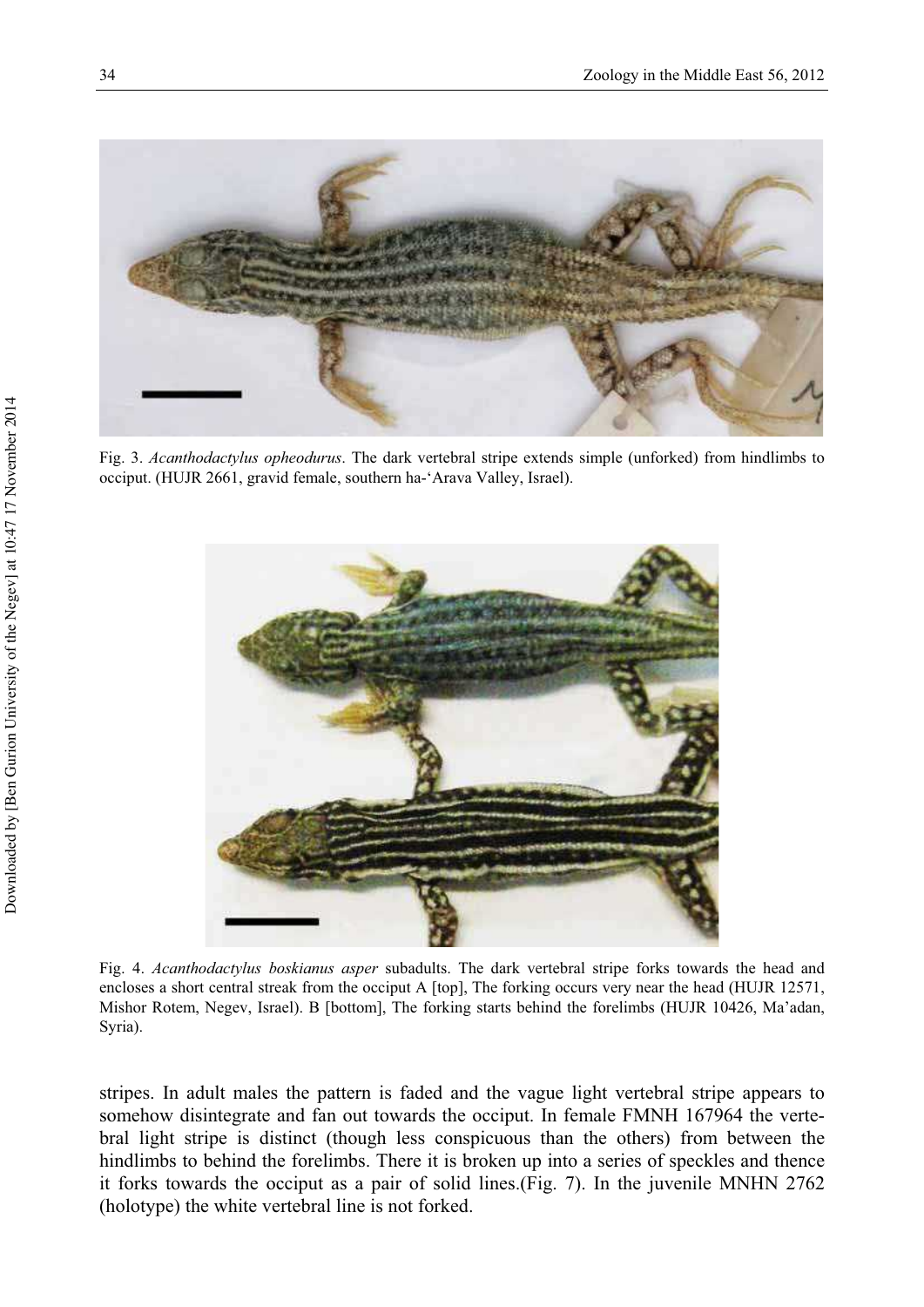

Fig. 5. Locality records of *Acanthodactylus opheodurus* in the study area. For comparative data of *Acanthodactylus boskianus asper* see WERNER (1977) and for the distribution of main sand areas see WERNER (1987).

## **Discussion**

We note that in contrast with the abundance of *A. boskianus asper* throughout the Negev (WERNER 1977) and Sinai (BAHA EL DIN 2006), we have records (specimens and photographs) of *A. opheodurus* only from sandy areas (WERNER 1987) of the northern and southern 'Arava Valley and the Mamshit-Mishor Yamin – Mishor Rotem area. Therefore we conclude that the distribution of *A. opheodurus* in Israel is mainly limited to the 'Arava Valley (including tributaries), bordering Jordan's Arabian desert but with at least a local distal population in the Mishor Yamin plain. This distribution resembles those of several other Arabian reptiles, e.g., the geckos *Bunopus blanfordii* and *Stenodactylus doriae* and the snake *Platyceps elegantissimus* (WERNER 1987) but differs in the extension to Mishor Yamin*.* This presumed absence of *A. opheodurus* from most of Israel's Negev desert accords with the contention of BAHA EL DIN (2006) that the species is absent from Egypt's Sinai desert, as the two areas are contiguous as one geophysical unit.

Using the striped pattern for distinguishing *A. opheodurus* from *A. b. asper* seems justified by the additional inter-taxon pattern differences in the region, i.e., the "inversion" of the pattern in *A. b. boskianus* and *A. s. schreiberi.* But the striped pattern and its variation, intraand inter-taxonic, require some elucidations. First, can either the dark or the light stripes be regarded as the background colour, against which the other stands out; do we say the lizard has light stripes, or that it has dark stripes? In the case of *A. b. asper* BOULENGER (1921) says "Young with … white streaks…" This interpretation was shared by BLANC (1979) in his analysis of pattern variation in Tunisian *Acanthodactylus*. In contrast, SALVADOR (1982) says, "In the youngest specimens … there are seven black bands…" ARNOLD (1980), too (in the similar *A. opheodurus*), considers the dark stripes as the pattern on a light background. This view is adopted by DISI (2002). Some authors take one or another interpretation for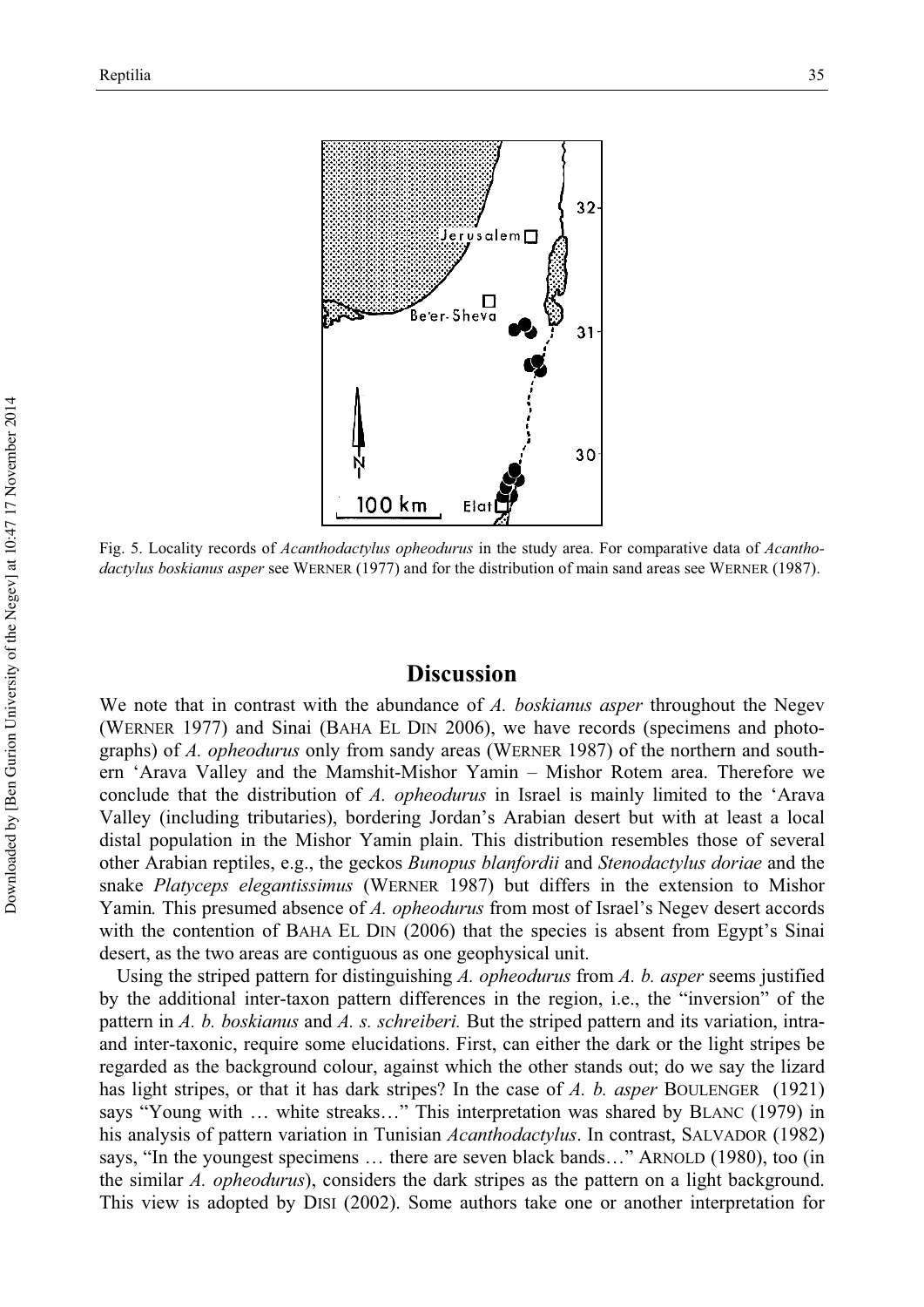

Fig. 6. *Acanthodactylus schreiberi syriacus* juvenile. The vertebral stripe is white and in this case forks behind the head. (HUJR 13291, Nizzanim, coastal plain, Israel).



Fig. 7. *Acanthodactylus boskianus boskianus* adult female. The vertebral stripe is white and in this case forks between the forelimbs (FMNH 167964, Kafr el Sheikh, Egypt).

granted, and speak of conspicuous stripes without specifying whether these are light or dark (e.g., DISI et al. 2001). But actually as the juvenile grows, the dark stripes expand, fade and attain the hue that matches the substratum. From this aspect, they represent the lizard's background color, and the lizard is adorned with whitish stripes. Nevertheless one needs to discuss the black stripes as a dynamic pattern unit, as follows.

SALVADOR (1982) explains the variation in the location of the point of bifurcation of the vertebral dark stripe as an ontogenetic process. In the young the point of bifurcation is near the head, and with growth it migrates caudad so that in adults the vertebral stripe is represented by a pair of stripes. This description is probably realistic, as we saw no juveniles with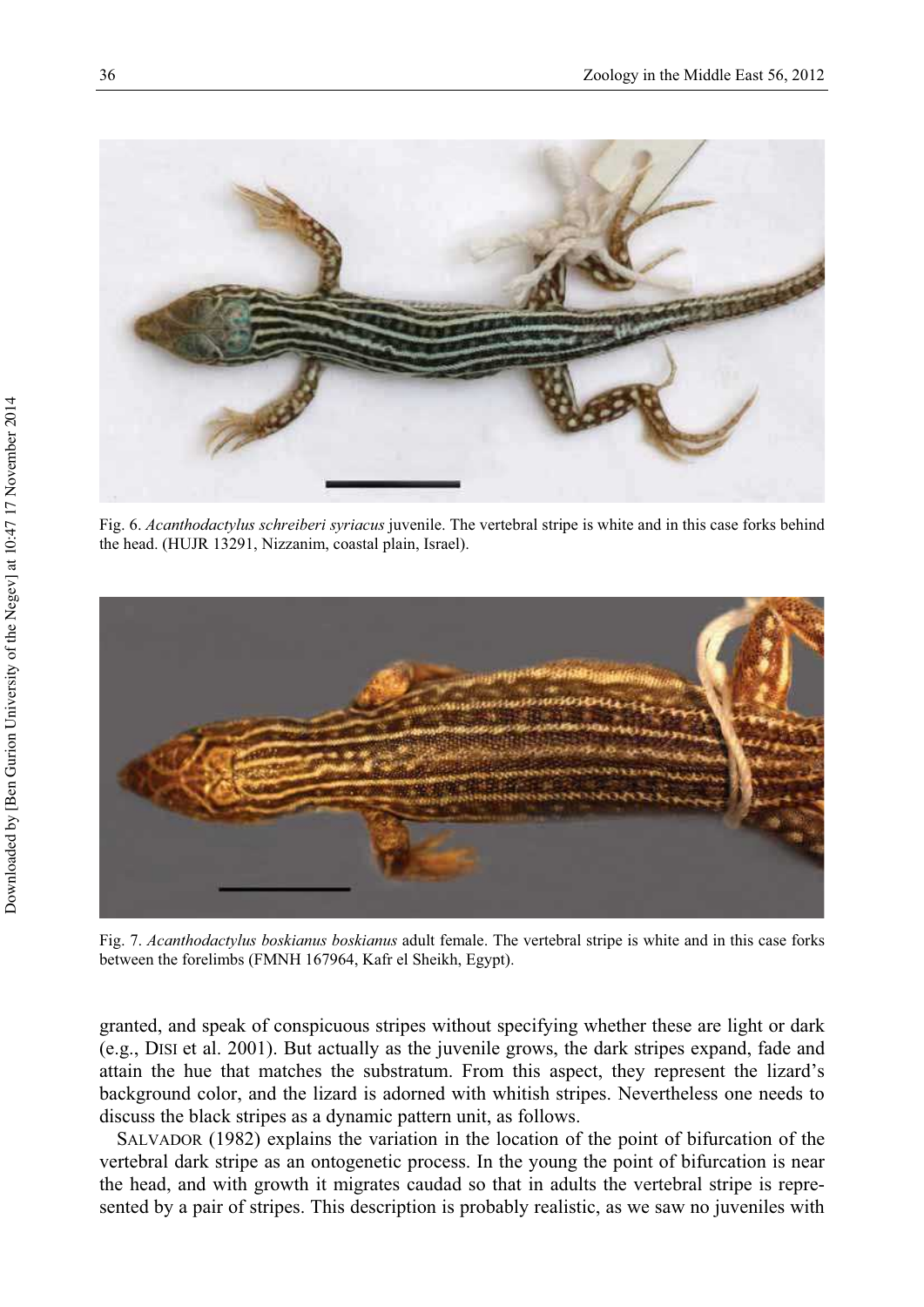a paired number of complete stripes. But apparently in some populations or individuals the process is delayed or absent, because the bifurcation is very anterior also in many adults (e.g., fig. 1 in SEIFAN et al. 2009).

Very interestingly, in the taxa whose juveniles have a white vertebral stripe, *A. schreiberi* and *A. b. boskianus*, this stripe morphologically "behaves" like the black vertebral stripe of *A. b. asper*. But in these, too, it is the dark component of the pattern that during growth expands, fades and colour-matches the substrate.

In summary, in these three sister taxa (HARRIS & ARNOLD 2000), the vertebral stripe splits during growth into two stripes. As a result, the stripes of larger individuals are not much wider, in mm, than those of smaller individuals. This may well have some image-functional aspect that remains to be explored. It does not happen in the smaller *A. opheodurus*. Furthermore, in the *boskianus* group, regardless whether the vertebral stripe is light or dark, the dark stripes represent the ground color while the white stripes constitute the adorning pattern, in agreement with the usage of BOULENGER (1921) and BLANC (1979). Some other species of lizards appear to be polymorphic with respect to stripe number and the colour (light or dark) of the vertebral stripe. This was recently reported In *Aspidoscelis burti* (Teiidae) where so far no ontogenetic shift or correlation to body size could be demonstrated (WALKER & CORDES 2011).

**Acknowledgements.** We remain indebted to the late Hermann ZINNER for material from Syria and thank Bayram GÖÇMEN for comparative material from Cyprus; the curators and staff at BMNH, FMNH, MNHN and SMF for lending or photographing specimens, or both; Boaz SHACHAM for helpful, concerned, hospitality in the National Collection at HUJ; Naomi SIVAN for help with Figure 5, David SHOHAMI for photography; Nurit WERNER for photography and editing Figures 1-4, 6-7; and Sherif BAHA EL DIN and an anonymous referee for helpful comments on the manuscript.

## **References**

- ARNOLD, E. N. (1980): The reptiles and amphibians of Dhofar, southern Arabia. The Journal of Oman Studies, Special Report 2: 273-332.
- ARNOLD, E. N. (1983): Osteology, genitalia and the relationships of *Acanthodactylus* (Reptilia: Lacertidae). – Bulletin of the British Museum of Natural History (Zoology) 44: 291-339.
- ARNOLD, E. N. (1986): A key and annotated check list to the lizards and amphisbaenians of Arabia. Fauna of Saudi Arabia 8: 385-435.
- BAHA EL DIN, S. (2006): A guide to the reptiles and amphibians of Egypt. The American University in Cairo, Cairo.  $xvi + 359$  pp.

BARASH, A. & J. H. HOOFIEN (1956): Reptiles of Israel [in Hebrew]. – Tel Aviv, 181 pp.

- BLANC, CH. P. (1979): Études sur les acanthodactyles de Tunisie (Sauria: Lacertidae). III. Variabilité morphologique et ses implications systématiques. – Bulletin de la Société Zoologique de France 104: 445-465.
- BOULENGER, G. A. (1921): Monograph of the Lacertidae, vol. 2*.* British Museum (Natural History), London, vii  $+451$  pp.
- DISI, A. M. (2002): Jordan country study on biological diversity: The herpetofauna of Jordan. General Corporation for the Environment Protection, Amman, 288 pp.
- DISI, A. M. (2011): Review of the lizard fauna of Jordan (Reptilia: Sauria). Zoology in the Middle East, Supplement 3: 89-102.